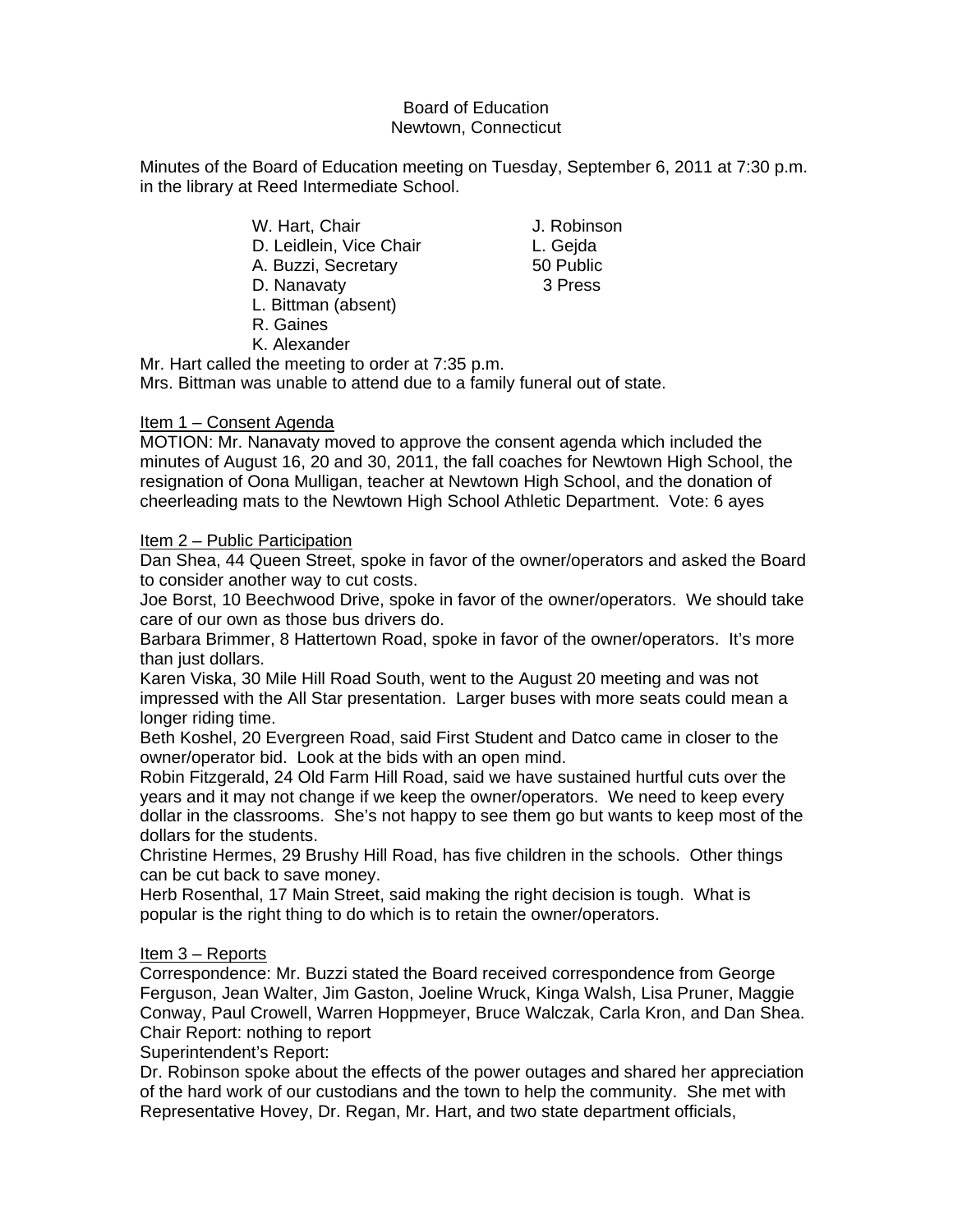Ann Louise Thompson and Gail Mangs. The state officials will meet with the PPT chairs and parent groups and come to the Board's special education subcommittee in October. Mrs. Leidlein asked to be on the subcommittee along with Mr. Hart and Mr. Gaines.

MOTION: Mr. Nanavaty moved to approve the Year-end Financial Report and Transfers for the year ending June 30, 2011. Mr. Buzzi seconded.

Mr. Bienkowski spoke about the year-end financial report and transfers. This was a difficult year because of an increased number of out of district students and snow removal costs. Accounts in deficit were professional services and purchased services. We ended the year with a positive balance of \$58,670 to be returned to the Town.

Mrs. Leidlein asked if the \$74,159 of unliquidated encumbrances from the 09-10 school year that was not being returned to the Town was in addition to the over \$200,000 spent on computers for Reed School and the \$155,000 returned to the Town at the end of the 09-10 school year. Mr. Bienkowski indicated it was. Vote: 6 ayes

MOTION: Mr. Gaines moved that the Board of Education approve the Financial Report for the month ending July 31, 2011. Mr. Nanavaty seconded.

Mr. Bienkowski said this report correlates with the final approved budget. There are three negatives in the non-certified area which are clerical salaries, educational assistants and special education service salaries.

Mrs. Leidlein had asked for a report as to how the educational assistant cuts impacted the schools.

Dr. Robinson stated a number resigned and we needed eight more at the high school. The changes have not been completed but she would have a report at the next meeting. Vote: 6 ayes

### Item 4 – Old Business

Middle School Roof Update:

Dr. Robinson said the kitchen was able to be completed for today. The work is substantially done and we are very pleased with it.

Economics Curriculum:

MOTION: Mr. Nanavaty moved that the Board of Education approve the Economics curriculum. Mr. Gaines seconded. Vote: 6 ayes

Strategic Plan:

MOTION: Mr. Nanavaty moved that the Board of Education approve the revisions to the Strategic Plan Objectives. Mr. Alexander seconded. Vote: 6 ayes Transportation Bid:

MOTION: Mr. Nanavaty moved that the Board of Education award the School to Home Transportation bid to All Star Transportation as the lowest responsible bidder for the contract years 2012-2017, which award is conditional upon the administration and representatives of All Star Transportation reaching agreement on a contract which is acceptable to and approved by the Newtown Board of Education. Mr. Buzzi seconded. (Mr. Nanavaty had moved to add the contract years 2012 to 2017. Mr. Buzzi seconded.)

Mr. Nanavaty said the majority of people he has heard from have wanted us to do the right thing economically. If the owner/operators bid were a little more competitive it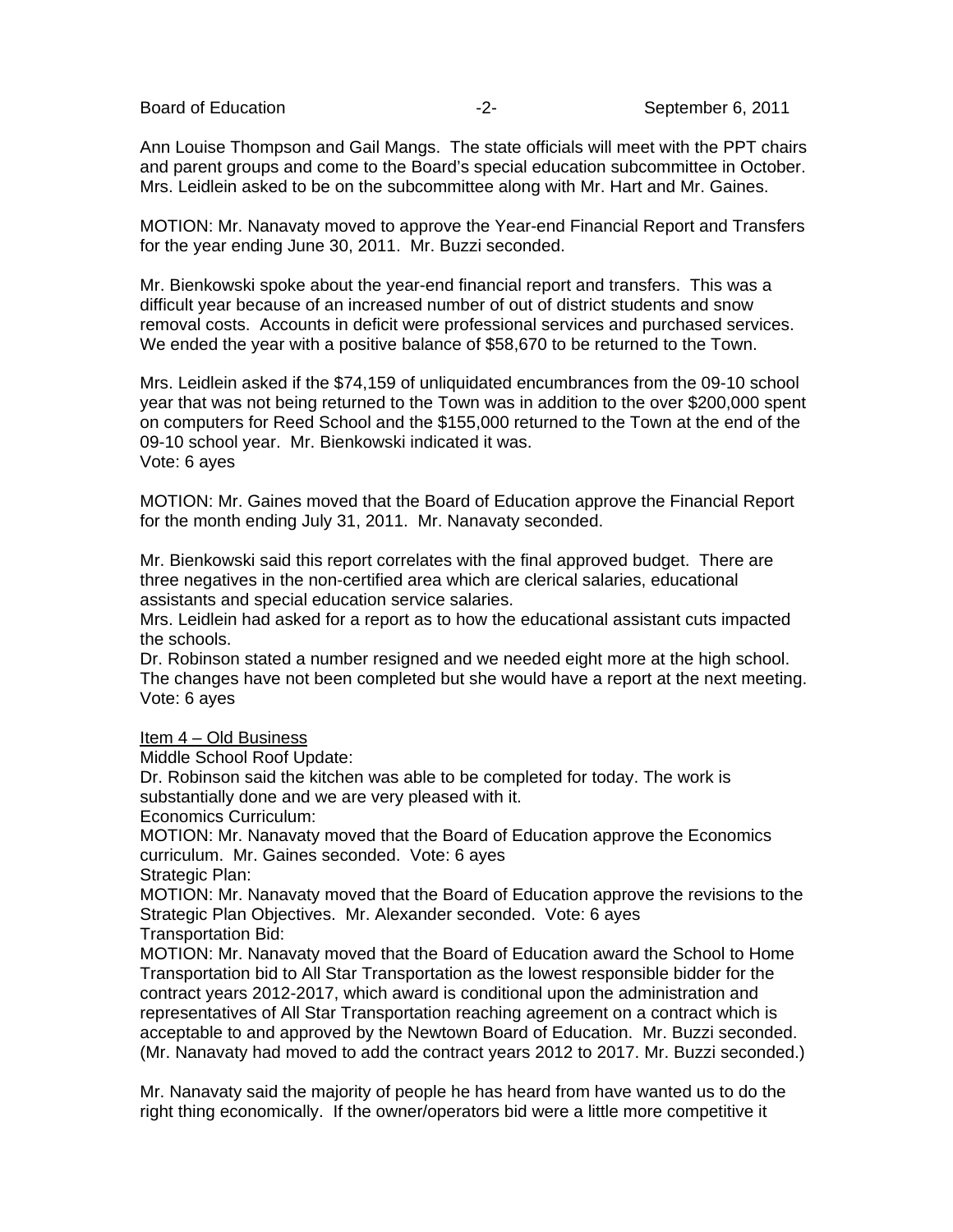Board of Education **Contact Contact Contact Contact Contact Contact Contact Contact Contact Contact Contact Contact Contact Contact Contact Contact Contact Contact Contact Contact Contact Contact Contact Contact Contact Co** 

might be worth staying with them. We don't want to pay more than our neighbors pay to transport students. Everyone knew where they had to be. Having All Star Transportation will benefit the Town of Newtown.

Mr. Buzzi stated that currently about half of our bus transportation needs are provided by bus companies. MTM transportation provides specialty buses, transportation to outlying schools and some runs as needed. McCutchan Transportation provides services for field trips and athletic events. The remaining half of the District's transportation needs are provided by individual owner/operators over 34 routes through town. It is interesting to note that one owner/operator has two contracts and necessarily hires a full time substitute to accommodate the other. Therefore we have 33 owner/operators providing roughly half of the bus services required in this town. This means the other half of the bus services have been provided by drivers who are not owner/operators and have been provided by them for years. We have never bid this half of the bus services. We have sat with a committee of owner/operators and negotiated a contract for these routes about every five years for quite some time. However, over the last two years, this Board has been under heightened scrutiny from members of other Boards and the Council with regard to our adherence to our policies. The Board's policy (3-300) requires that expenditures over \$13,000 will require bids and for any contracted work exceeding \$30,000, the award must be approved by the Board. This policy has been in effect since 1983 and last revised in 1995. Bidding this contract is not the result of a decision by the Superintendent or the administration to eliminate the owner/operators. Bidding this contract is a result of the heightened scrutiny the Board has been under to follow its policies.

Regarding the bidding process, the Board and the owner/operators have had a continuous relationship for a number of years. In order for this, or any relationship to endure over time, mutual cooperation, flexibility and respect for the responsibilities of the parties is necessary. In this case, it is critical that the owner/operators recognize the responsibilities of the Board in its duties to the District and the taxpayers. The Board undertook an investigation of the manner in which the current transportation system is structured. This includes the TAS report and meetings with various professionals designed to identify weaknesses and provide measures to improve our system efficiency and operate within current law. This is consistent with the Board's continuing duty of the oversight of all operations within the District. The result of this investigation and the necessary required changes to our system are contained in the Request for Bid documents. Some individuals have claimed that the Request for Bid was designed to terminate the District's relationship with the owner/operators. That statement could not be farther from the truth. That statement assumes that the owner/operators are a rigid, inflexible partner in this relationship and that they are unable to perceive the necessity for some changes to our contractual relationship in order to continue. I reject that characterization of the owner/operators. The Request for Bid document was a signal for change for the owner/operators and a roadmap to arrive at a destination where the owner/operators and the Board could continue our relationship. By submitting this Request for Bid, this Board made a statement that we would have to procure the new transportation contract under a different design in order to be consistent with current law. The Board invested its time and resources to carefully construct a Request for Bid to include those items necessary to protect this District from liability and to run the transportation system more efficiently and economically. The Board knew that it would take an investment of time and some resources for the owner/operators to reorganize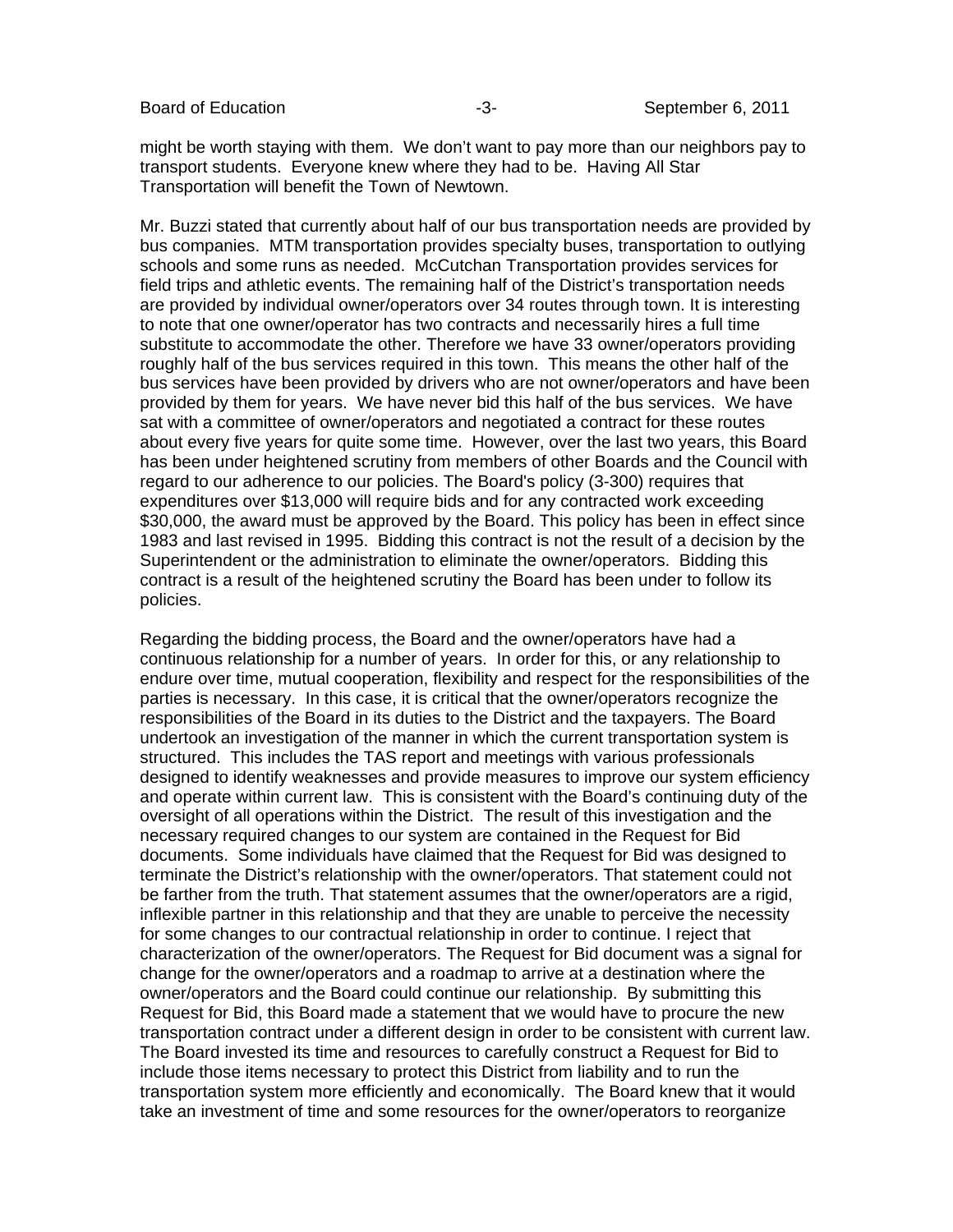their system and make a competitive bid. This is the type of mutual investment necessary to sustain a continuing relationship. Unfortunately, the owner/operators chose not to follow the roadmap and proceed along their own path. In critical areas of the bid document; the owner/operators refused to alter their past practice or provide requested information:1) Bid Bond Waiver 2) Performance Bond Waiver 3) Insurance Coverage No information - To be negotiated 4) Operating Program No Information - To be negotiated 5) Bid Document Unsigned 6) Reduction of Buses No? 7) Aides No rate provided. More Importantly....The Request for Bid requires One (1) Contract (section 2.1.5). Attorney Dugas addressed this Board at a public meeting and cited the significant exposure this District will incur if we were to continue under separate contracts. Yet, the owner/operators bid is submitted by the chair of the Contract Committee and contains an organizational chart which identifies a contract committee and each individual owner/ operator. There is no indication of a single organizational entity to contract with. The owner/operators failure to follow the roadmap the Board provided in the Request for Bid has resulted in a fatal deficiency in their submitted bid. This Board knows that the owner/operators know that This Board has made available to the public all of the information necessary to understand the truth of that statement. This Board addressed this critical issue by making it a requirement in the Request for Bid and yet....there are some who have argued, quite publicly, that the owner/operators could not comply with the requirements in the Request for Bid. Not True.......The truth lies with a bus company located in this town and run by owner/operators. I was on the Board eight years ago when MTM (originally MLM) was formed. They also put a bid in on this contract and managed to meet all of the requirements laid out in the Request for Bid. Their bid was subsequently withdrawn and not up for consideration but they continue to provide nearly 2 of the transportation services we use now. If MTM could do this, our owner/operators could have done this. Our owner/operators could have worked with the Board, invest the time and resources to reorganize, and give this Board a real chance to consider their bid. By refusing to follow a clear and achievable roadmap provided by the Request for Bid, the owner/operators have taken the ability of this Board to reach the question of whether their long service and dedication to the Town warrants consideration of accepting their higher bid. Under these circumstances, we do not even reach the question of money.

Difficult Decision. This is the most difficult decision in my twenty (20) years of serving on various Boards and Commissions. Not because of its complexity, but because this town is a part of me and my family. I have been coming to Newtown my entire life....I grew up a few towns away from here, but came here regularly competing in sports and participating in other activities. When it came time to find a place to settle and raise a family.....I chose Newtown. My wife and I have been active in the community from the 1st day we moved here over 15 years ago. We moved within town five years ago and of the main issues we discussed was moving off of Beth Koschel's bus route. Despite our disappointment in losing Beth, Bill Henckel has done a fine job taking care of our kids since then. And that's the rub - I don't look at the owner operators as vendors, nor do I look to vendors to take care of my kids. It was my hope and desire that the owner/operators would choose to cooperate with Board and submit a bid that allows us to meet our fiscal and fiduciary responsibilities to the District. This decision has placed me in an impossibly difficult situation and will affect me long after this meeting is over. I want to express how deeply disappointed I am in not being able to consider a bid from the owner/operators.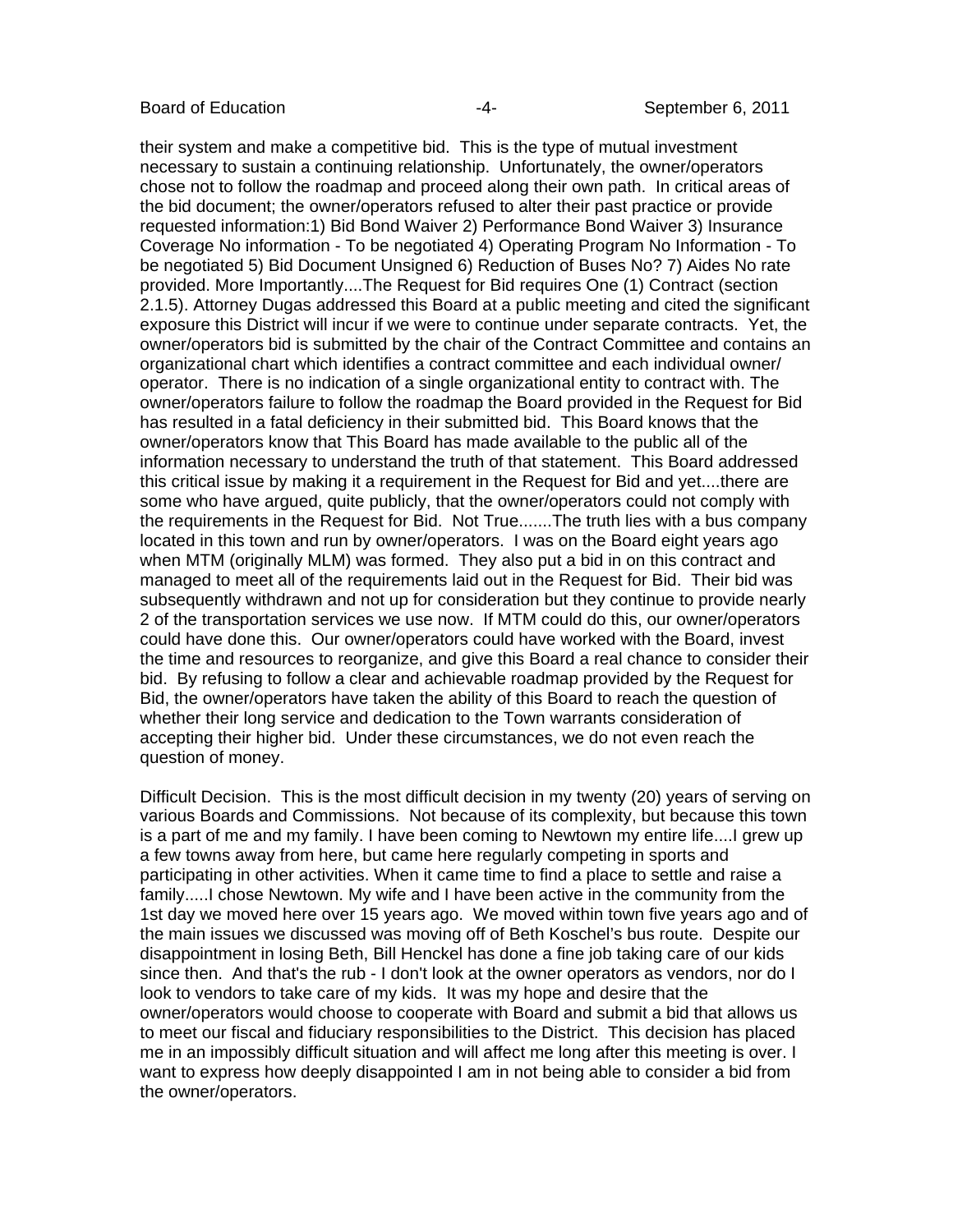Mrs. Leidlein indicated that she was not happy with how information was being shared with the entire Board and that certain information was not given to the Board until recently. She was not comfortable making this decision. We need to address the issues we currently have and she was not in favor of awarding a contract tonight.

Mr. Alexander said he also had concerns but feels we have to choose.

Mr. Gaines believes we have to follow our policies. Of the four bids certain conditions were and were not met but we followed our policies. We need to move forward on selecting a transportation provider for the next five years. He is also disappointed that we could not move forward with the owner/operators but there was not the depth of response we expected for the bid that was put out. We have to make the decision tonight.

Mr. Buzzi said with the state complaint the owner/operators need to be heard. Whatever the state decision is we will meet the requirements of that decision.

Mr. Hart said the owner/operators have been doing a fine job. Individually they are struggling to run a business and we've had to terminate three owner/operators due to safety violations. After careful analysis the structure of the system is not what it should be and puts the district at risk. The owner/operators had a chance to respond appropriately. Our policy gives the Board discretion to disqualify a bidder but there is no legal reason to do so which could also cause legal action against us. All Star hires local drivers and stations their bus locally. They plan to be a part of this community.Our transportation service needs to be on a sound, business-like footing.

| Vote: Mr. Alexander - aye | Mr. Gaines – aye |
|---------------------------|------------------|
| Mr. Nanavaty $-$ aye      | Mr. Buzzi – aye  |
| Mrs. Leidlein - nay       | Mr. Hart $-$ aye |
| The motion passed 5 to 1. |                  |

Item 5 – New Business

Make-up Days for Delayed Start of School:

Dr. Robinson said we average four snow days per year and asked the Board to make an early decision to take the four days off the February or April break or to add them to the end of the year.

The Board discussed various options including reducing the February break to long weekends or to go by the wording on the calendar to take days from the April break. The concern was not knowing the number of snow days we may need. They decided to continue the discussion at the next meeting.

MOTION: Mr. Buzzi moved to go into executive session to discuss a personnel leave request and invited Dr. Robinson. Mr. Gaines seconded. Vote: 6 ayes

Item 6 – Executive Session

Item 7 – Possible Vote

MOTION: Mr. Gaines moved to deny the leave request for Kristina Tartaglia. Mr. Nanavaty seconded. Vote: 6 ayes